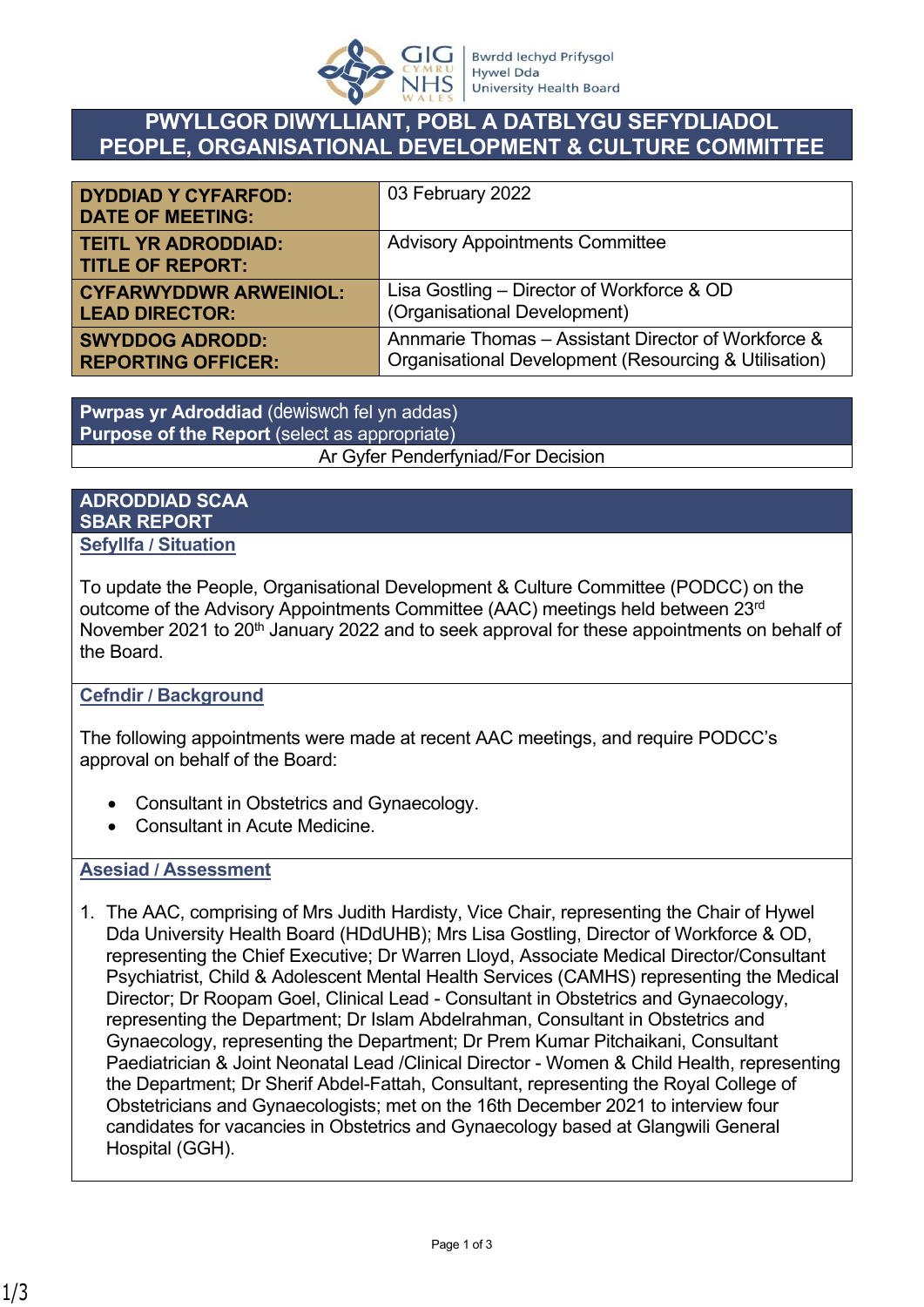- Dr Ihab Abbasi, Dr Hajra Shafiq and Dr Priyantha Kandanearachchi were appointed to the posts of Consultant in Obstetrics and Gynaecology, all based at GGH, with a commencement date to be confirmed.
- 2. The AAC, comprising of Mrs Judith Hardisty, Vice Chair representing the Chair of Hywel Dda University Health Board (HDdUHB); Mr Steve Moore, Chief Executive Officer; Dr June Picton, Medical Director; Dr Eiry Edmunds, Clinical Lead – Cardiac Consultant representing the Department; Dr Clive Weston, Consultant Acute Physician/Cardiologist, representing the Department; Dr James Coulson, Consultant, representing the Royal College of Physicians; met on  $6<sup>th</sup>$  January 2022 to interview one candidate for the role of Consultant in Acute Medicine based at GGH.
- Dr Froso Varvitsioti was appointed to the post of Consultant in Acute Medicine based at GGH, with a commencement date to be confirmed.

**Argymhelliad / Recommendation**

PODCC is requested to approve these appointments on behalf of the Board.

| <b>Amcanion: (rhaid cwblhau)</b><br><b>Objectives: (must be completed)</b>                       |                                                         |
|--------------------------------------------------------------------------------------------------|---------------------------------------------------------|
| <b>Committee ToR Reference:</b>                                                                  | 3.15 Approve Appointments made by the Advisory          |
| Cyfeirnod Cylch Gorchwyl y Pwyllgor:                                                             | Appointments Committee.                                 |
| Cyfeirnod Cofrestr Risg Datix a Sgôr<br>Cyfredol:<br>Datix Risk Register Reference and<br>Score: | Not applicable.                                         |
| Safon(au) Gofal ac lechyd:                                                                       | 7. Staff and Resources                                  |
| Health and Care Standard(s):                                                                     | 7.1 Workforce                                           |
| <b>Amcanion Strategol y BIP:</b>                                                                 | 4. The best health and wellbeing for our individuals,   |
| <b>UHB Strategic Objectives:</b>                                                                 | families and communities                                |
| <b>Amcanion Llesiant BIP:</b>                                                                    | 2. Develop a skilled and flexible workforce to meet the |
| <b>UHB Well-being Objectives:</b>                                                                | changing needs of the modern NHS                        |
| <b>Hyperlink to HDdUHB Well-being</b>                                                            | 8. Transform our communities through collaboration with |
| <b>Objectives Annual Report</b>                                                                  | people, communities and partners                        |

| <b>Gwybodaeth Ychwanegol:</b><br><b>Further Information:</b> |                                                                                                                              |
|--------------------------------------------------------------|------------------------------------------------------------------------------------------------------------------------------|
| Ar sail tystiolaeth:<br>Evidence Base:                       | The successful candidates were required to provide<br>evidence of involvement in research during the<br>appointment process. |
| <b>Rhestr Termau:</b><br><b>Glossary of Terms:</b>           | Included within the body of the report.                                                                                      |